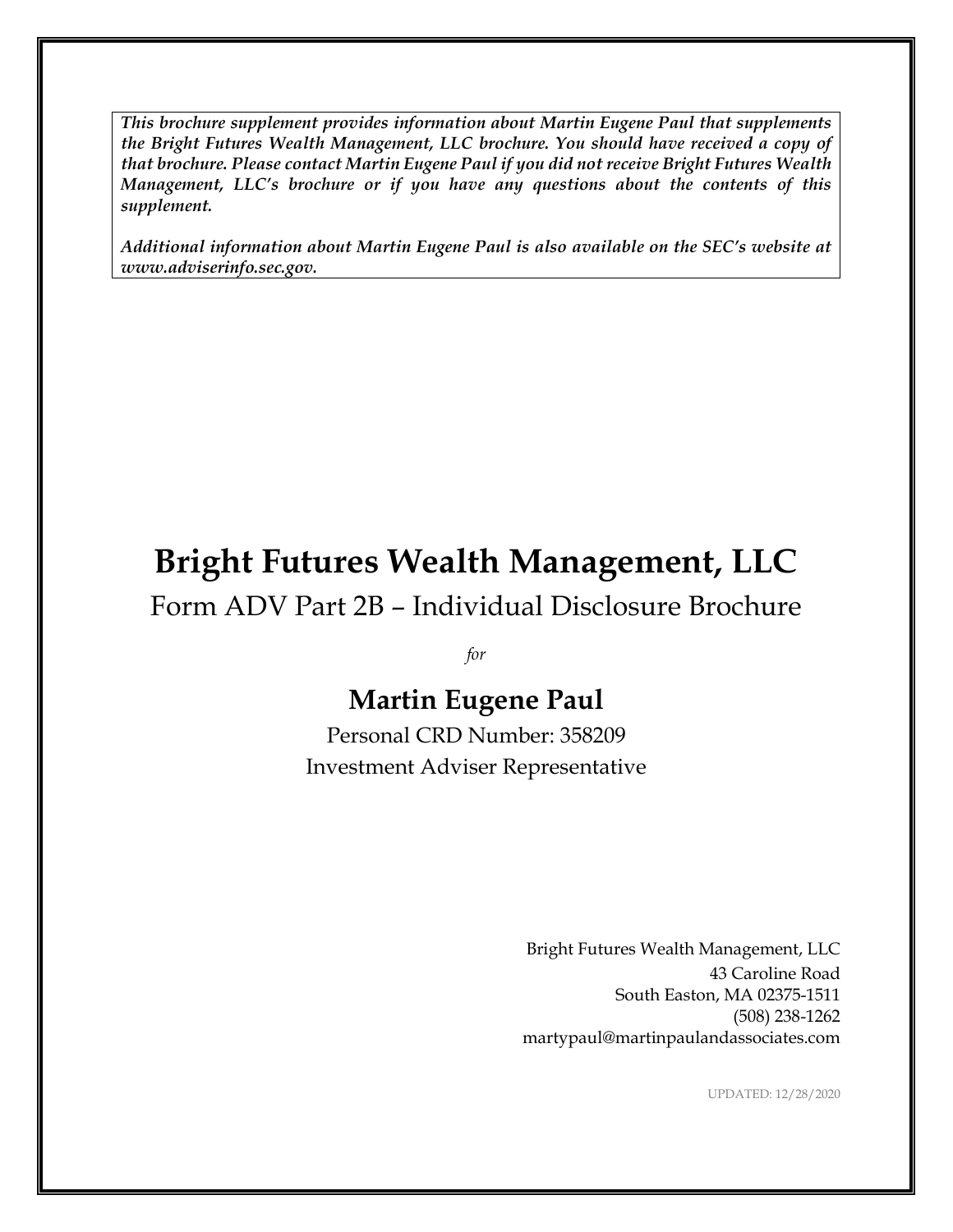# **Item 2: Educational Background and Business Experience**

| Name:                                                        | Martin Eugene Paul  | <b>Born: 1945</b>                                                                                         |
|--------------------------------------------------------------|---------------------|-----------------------------------------------------------------------------------------------------------|
| <b>Educational Background and Professional Designations:</b> |                     |                                                                                                           |
| <b>Education:</b>                                            |                     |                                                                                                           |
| BS Finance, Boston College - 1967                            |                     |                                                                                                           |
| <b>Business Background:</b>                                  |                     |                                                                                                           |
|                                                              | 01/2017 - Present   | <b>Investment Advisor Representative</b><br>Bright Futures Wealth Management, LLC                         |
|                                                              | 12/1979 - Present   | Real Estate Broker<br>Martin E. Paul                                                                      |
|                                                              | 04/1974 - Present   | <b>Insurance Producer</b><br>Martin E. Paul                                                               |
|                                                              | 04/1987 - Present   | Insurance Producer/Financial Services<br>Martin Paul & Associates                                         |
|                                                              | $01/2013$ - Present | Registered Representative/ Investment Advise<br>Representative<br>Cetera Advisors LLC                     |
|                                                              | $01/2004 - 01/2013$ | Registered Representative/ Investment Adviser<br>Representative<br>Multi-Financial Securities Corporation |

## **Item 3: Disciplinary Information**

There are no legal or disciplinary events that are material to a client's or prospective client's evaluation of this advisory business.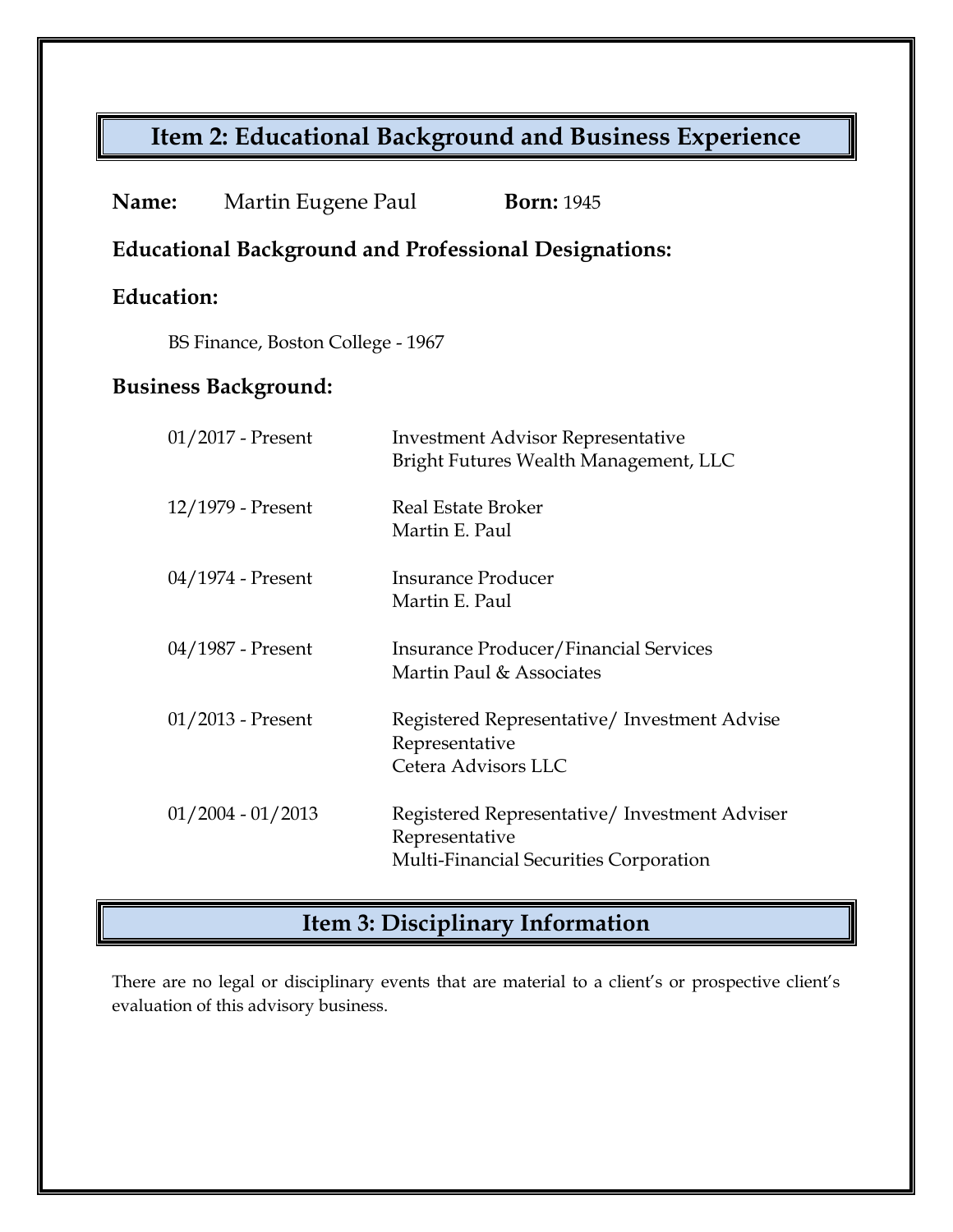#### **Item 4: Other Business Activities**

Martin Eugene Paul is a registered representative and investment adviser representative with Cetera Advisors LLCFrom time to time, he will offer clients advice or products from this activity. Clients should be aware that these services pay a commission and involve a possible conflict of interest, as commissionable products can conflict with the fiduciary duties of a registered investment adviser. Bright Futures Wealth Management, LLC always acts in the best interest of the client; including in the sale of commissionable products to advisory clients. Clients are in no way required to utilize the services any representative of Bright Futures Wealth Management, LLC in such individual's outside capacity.

Martin Eugene Paul is a licensed insurance agent. From time to time, he will offer clients advice or products from this activity. Clients should be aware that these services pay a commission and involve a possible conflict of interest, as commissionable products can conflict with the fiduciary duties of a registered investment adviser. Bright Futures Wealth Management, LLC always acts in the best interest of the client; including in the sale of commissionable products to advisory clients. Clients are in no way required to implement the plan through any representative of Bright Futures Wealth Management, LLC in their capacity as a licensed insurance agent.

Martin Eugene Paul is a real estate broker or dealer. From time to time, he will offer clients advice or products from this activity. Clients should be aware that these services pay a commission and involve a possible conflict of interest, as commissionable products can conflict with the fiduciary duties of a registered investment adviser. Bright Futures Wealth Management, LLC always acts in the best interest of the client; including in the sale of commissionable products to advisory clients. Clients are in no way required to implement the plan through any representative of Bright Futures Wealth Management, LLC in their capacity as a real estate dealer or broker.

#### **Item 5: Additional Compensation**

In addition to advisory fees, Martin Eugene Paul earns sales incentives or awards from Cetera based on the value of assets under management, investment products sold, number of sales, client referrals, amount of new deposits or amount of new accounts at Cetera.

Bright Futures Wealth Management, LLC does not provide indirect compensation such as sale credits, forgivable loans or others mentioned above to Martin Eugene Paul.